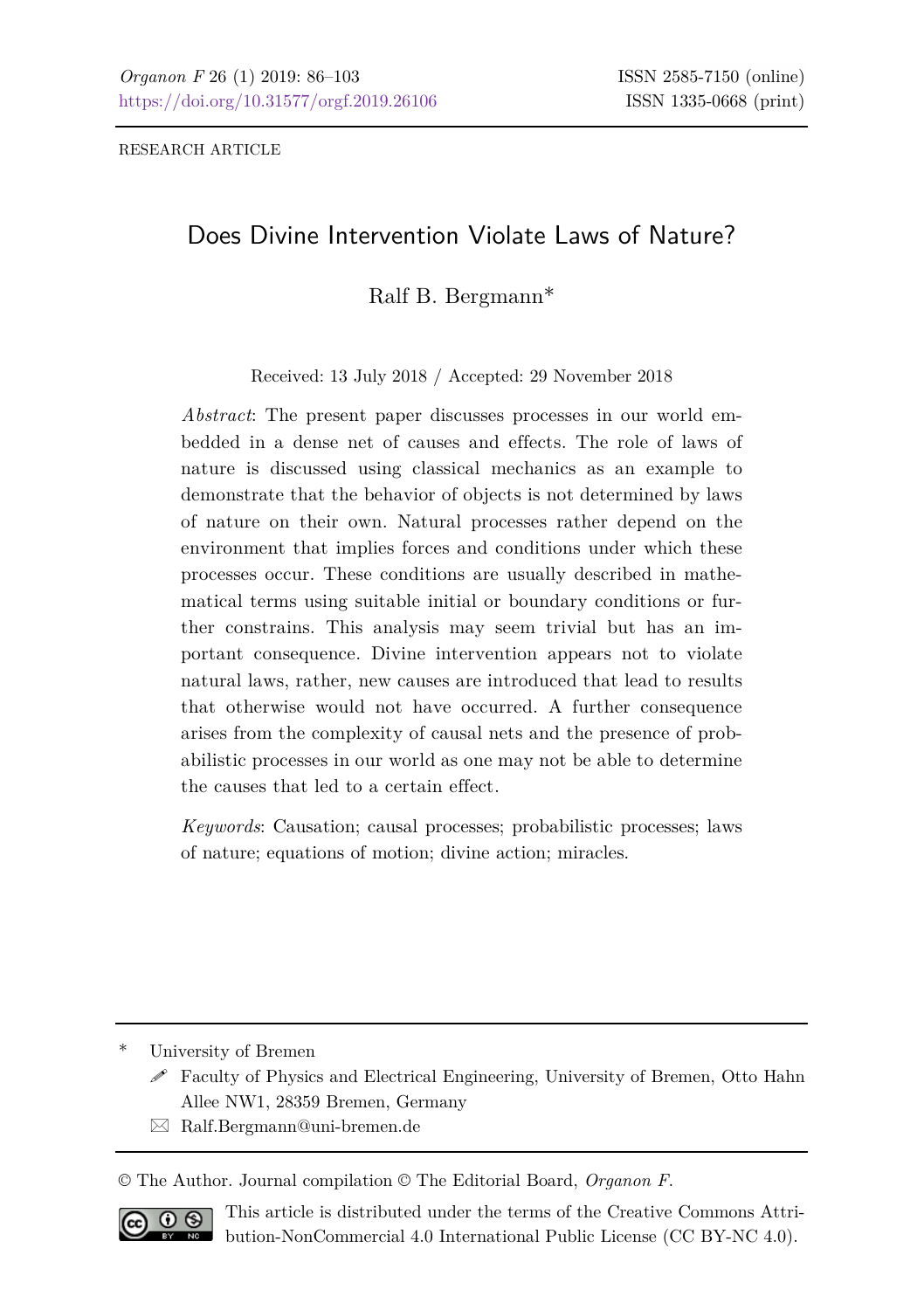## **1. Introduction: the claim of causal closure**

Many contemporary physicists, philosophers and theologians would argue that a God or other transcendent entities, given such entities exist, would not be able to intervene in the physical world, because every event is determined by physical processes that are governed by the laws of nature. Although this thinking has a long tradition, the meaning, the basis and the consequences of this statement, often referred to as *causal closure*, are often rather diffuse and widely differ amongst and within various disciplines. If this reasoning was correct, there would be no room for divine intervention of *whatever* kind. Most obviously, there would be no room for miracles.

The protestant theologian Friedrich Schleiermacher (1768–1834) redefined the term miracle as a mere description of events that have a somehow religious relevance, however common the event may appear. [1](#page-1-0) Ludwig Feuerbach (1804–1872) well known for his critique on religion, describes the term miracle as something that is unthinkable and is in the end a meaningless concept (Feuerbach 2016, 125). Feuerbach's statement is, however, an a priori assumption rather than an argument. Perhaps one of the most influential modern protestant theologians arguing on the matter is Rudolf Bultmann (1884–1976). Although his viewpoint and that of his followers was never undisputed,<sup>[2](#page-1-1)</sup> his views are still quite influential and widespread and offer a reasonably clear, though weak reasoning for his case (Bultmann 1960). In his famous essay entitled "Neues Testament und Mythologie" (New Testament and Mythology) he expresses the idea, that the miracles described in the New Testament cannot be taken as reports of historic events, "because experience and application of science and technology have progressed so far, that no man can and does seriously stick to the world view of the New Testament."[3](#page-1-2) He concludes that by the knowledge of the powers

<span id="page-1-0"></span><sup>1</sup> For a compact source see (Schleiermacher 1969, 79), as reference for theologians (von Meckenstock 2011) is usually employed.

<span id="page-1-1"></span>See e.g. (C. S. Lewis 1947) for a popular version of criticism or (Wilckens 2017) for a theologically based criticism of Bultmann's approach.

<span id="page-1-2"></span><sup>3</sup> Translation of the author from (Bultmann 1960). A slightly shortened but easier accessible source of his paper is (Härle 2007, 174–88).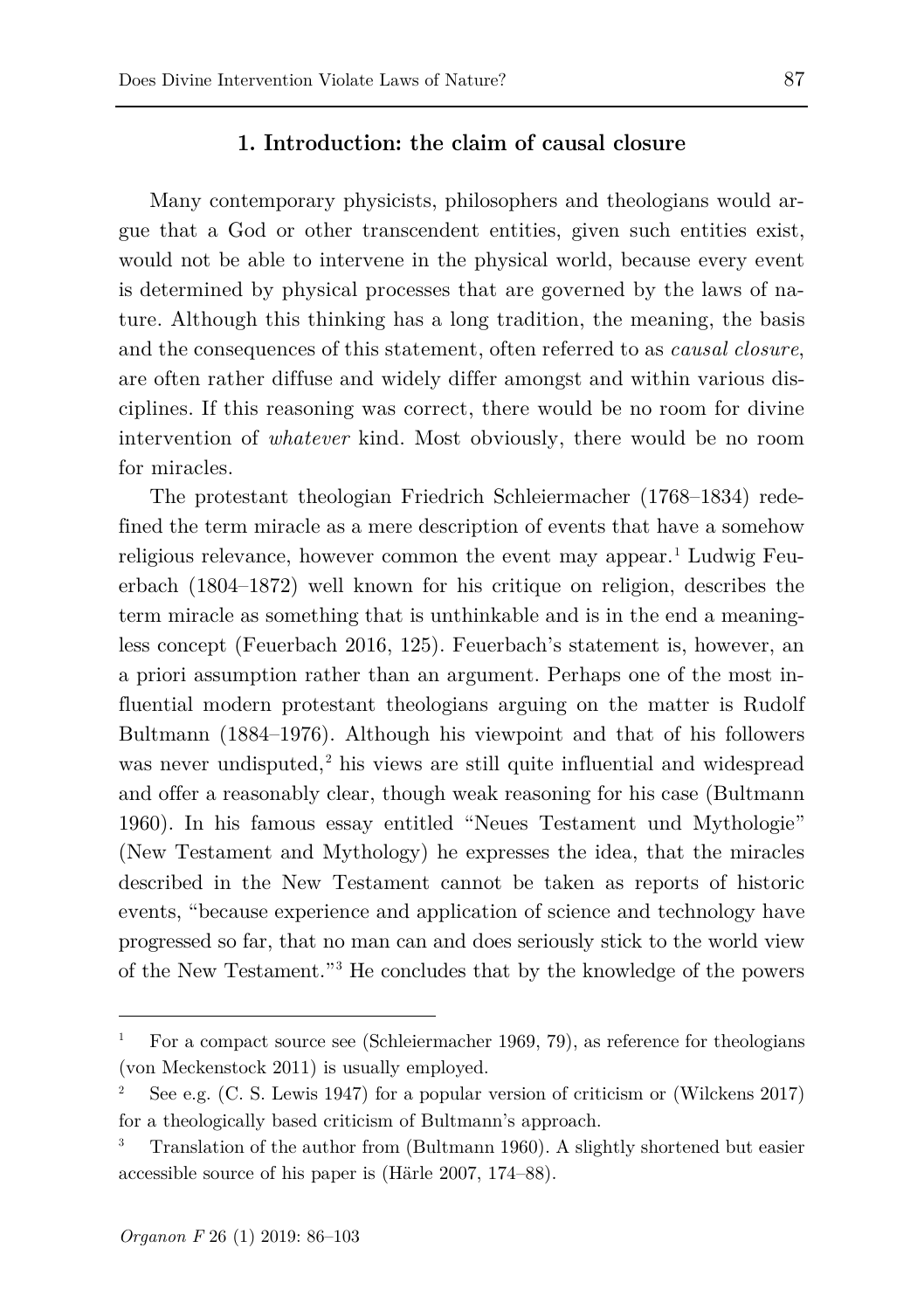and laws of nature there is no room left for transcendent intervention and that humans are not open to the influence of "foreign" powers. Due to the philosophical and theological significance of causal closure implied by the statements of Bultmann and others and the claim of the impossibility of divine intervention, there was and is a longstanding and controversial debate [see e.g. (Mackie 1982)] that presently seems to undergo a revival [see e.g. (Keener 2011), (Larmer 2014) and (von Wachter 2015)]. For a philosophic discussion of various views on divine agency and definitions of miracles see e.g. (Larmer 2014, 7–52).

In this paper I will argue, that causal closure does not follow from physics but rather is a metaphysical principle. I will then investigate the nature of laws of physics and argue, that these laws in themselves do not determine physical processes. In what follows, classical mechanics serves as an example to demonstrate that the equations of motion describing the actual movement of a body are determined not only by natural laws but also by initial and boundary conditions or further constraints. This observation, although clear to every physicist, has a profound impact on the question, whether divine intervention violates laws of nature.

## **2. Causal networks and laws of nature**

### **2.1. The clockwork universe**

Before the arrival of quantum mechanics in the beginning of the  $20<sup>th</sup>$ century, the universe was frequently conceived as of a kind of clockwork: The history of the universe and all its parts correspond to the functioning of a perfect clockwork. The development of the world is fully determined and can thus—at least in principle—be fully calculated once one knows the laws of nature and the state of the universe at one time. Past and future of the universe can be exactly calculated. For an imaginary being, the so called "Laplacian Demon" (Laplace 1814), capable of knowing and calculating all these details, nothing would come as a surprise.

Figure 1 shows a simple scheme of cause and effect. For the sake of simplicity, I will restrict the discussion at this point to processes related to classical mechanics: The movement or the status of an object (circle) is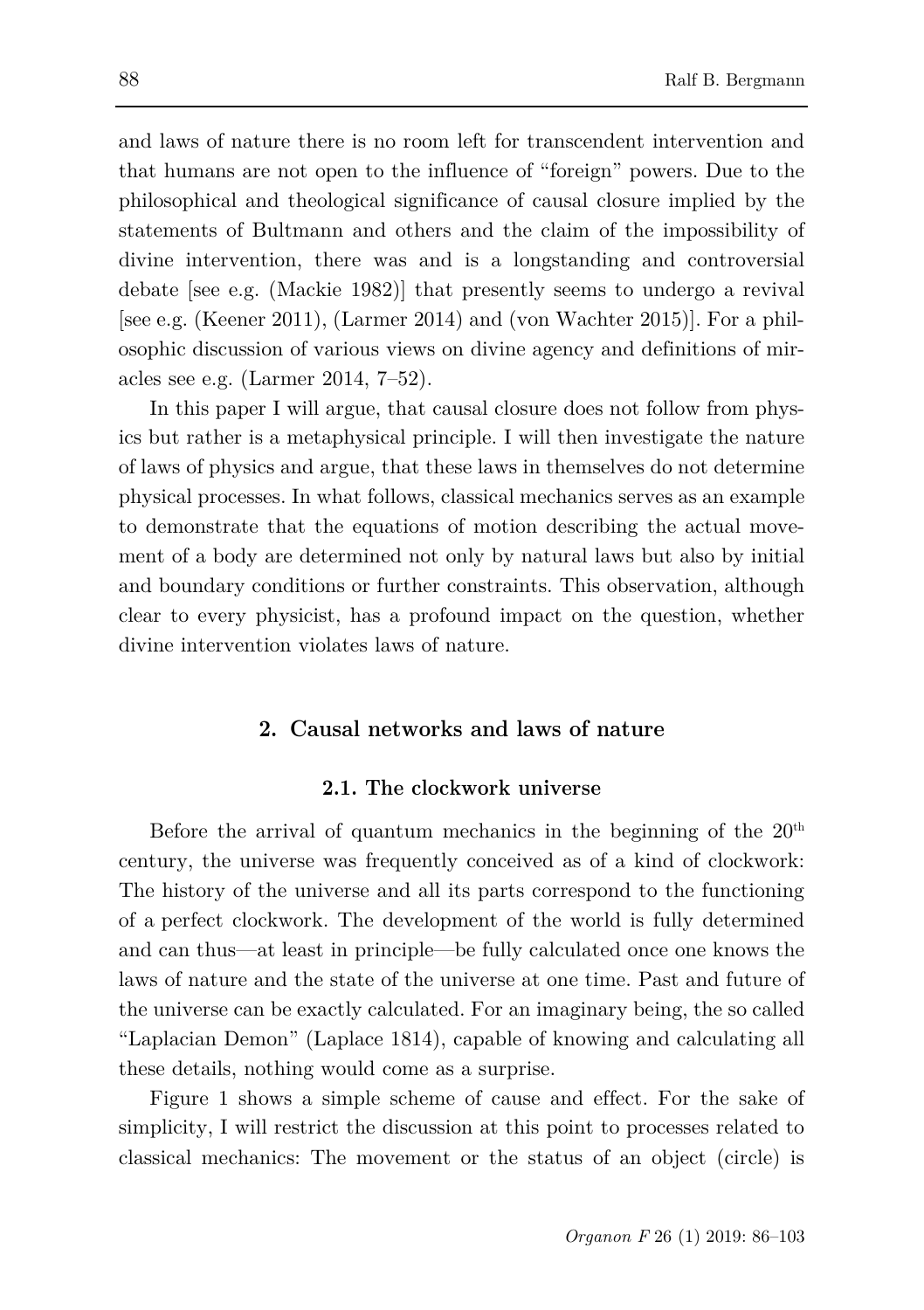changed by some effects (squares) at various points in time. The movement or change of the object can be calculated if one knows the initial conditions and the forces acting on the object, see Fig. 1a and b. Up to this point, the scheme only shows the basic building blocks of the clockwork universe. But there is already a problem at the first cause, see Fig. 1c: Every description in terms of physics needs a starting point, from which the following process can be calculated. The "first cause" is outside the realm of physics, see the bright square at the far left of Fig. 1 c. There is, contrary to frequently made claims even by physicists [see e.g. (Hawking 2010) and (Krauss 2012)], no way to explain "something" from "nothing" [see e.g. (Craig 2002) or (Bussey 2013)].

Figure 2 sketches a scenario that much more resembles the real world than Figure 1: In the real world many processes happen simultaneously and influence each other as indicated in Fig. 2a. Apart from the first starting point (bright squares), we now have the deterministic picture of a clockwork universe. But in the real world other factors enter in as depicted in Fig. 2b: Besides deterministic processes, there are processes that bring in an element of chance (indicated by dices). These processes are a consequence of quantum mechanics[4](#page-3-0) and deterministic chaos. [5](#page-3-1) Quantum mechanics only describes the probabilities that can be expected for the outcome of an experiment and probabilistic behavior appears to be immanent in nature.[6](#page-3-2) Deterministic chaos, on the other hand, describes the behavior of systems based on classical mechanics<sup>[7](#page-3-3)</sup> that reacts strongly on

<span id="page-3-3"></span><sup>7</sup> Apart from deterministic chaos, it has been debated that determinism fails in classical mechanics anyway as argued e.g. by the example of Norton's dome, see e.g. (Norton 2008). Norton shows that a point mass located on the apex of a dome-like surface in a gravitational field may either stay at rest or spontaneously move down the surface after an undetermined amount of time. Due to its' several idealizations especially that of a point mass—this case represents by far no realistic scenario and the validity of the case has been heavily questioned and lead critics to the question

<span id="page-3-0"></span><sup>&</sup>lt;sup>4</sup> For a basic introduction to quantum mechanics see e.g. (Giancoli 2010, chap. 39).

<span id="page-3-1"></span> $5$  For an introduction on deterministic chaos see e.g. (Alligood 2009).

<span id="page-3-2"></span><sup>6</sup> Although the formalism of quantum mechanics is extremely successful in precisely calculating observable phenomena, its very nature is still under heavy debate, for details see e.g. (Ney 2013).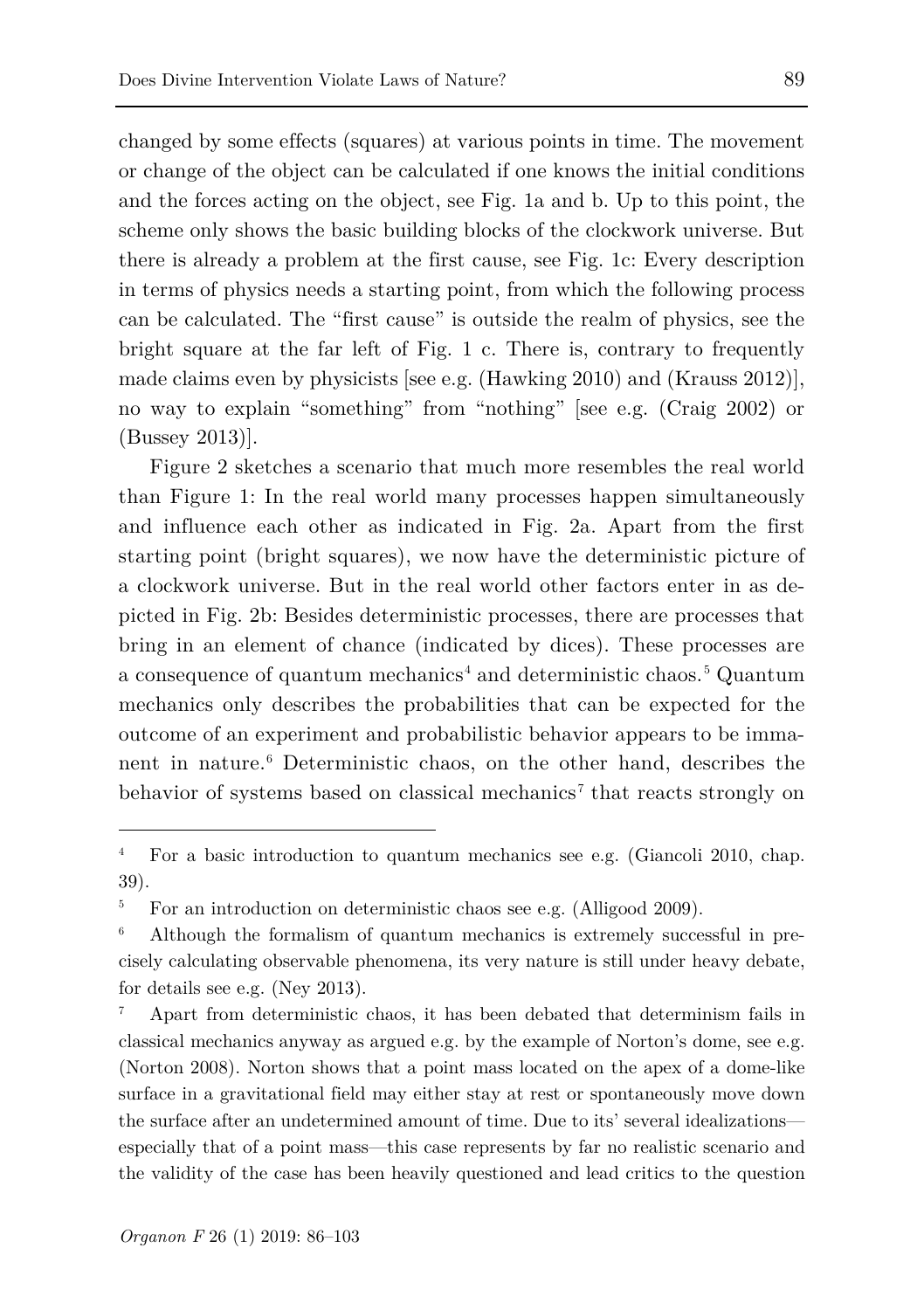

**Figure 1**: An object (sphere) moves from left to right on the axis of time. a) At time  $t_1$  there is a cause (square) that changes the direction of the object. b) At time  $t_2$  another cause results in another change of direction. c) At further points in time  $t_3$ ,  $t_4$  etc. there are further effects causing further changes of the movement of the object. The first cause (bright square to the left), however, cannot be explained in terms of physics, since a physical description requires initial and / or boundary conditions and the existence of suitable laws to start with. © R. B. Bergmann, Bremen, 2018.

minute changes of initial or boundary conditions. A well-known example is the daily weather pattern. The fact that weather cannot be predicted reliably over longer periods of time (say more than two weeks) is due to

of the metaphysical implications of such idealizations (Laraudogoitia 2013). Dantas just recently suggested a description that tries to adjust to a more realistic scenario. However, she leaves open the question of "what constitutes the fundamental (not only operational) conditions for establishing valid Newtonian systems, if there are any such conditions at all" (Dantas 2018). Although Newtonian mechanics is in many cases a good approximation for settings in the real world, the example makes abundantly clear that it is only an idealization!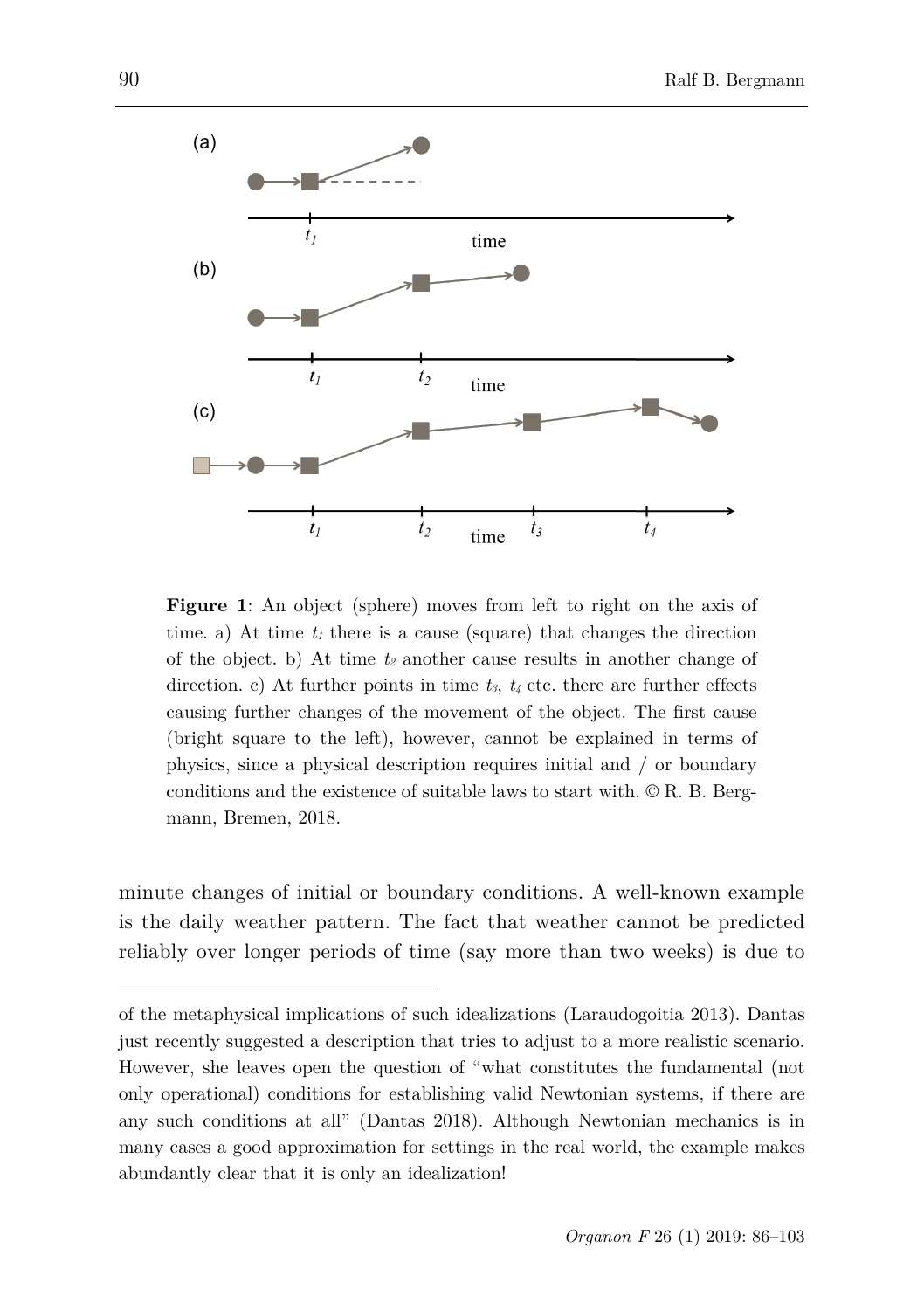

Figure 2: In the real world many processes happen simultaneously and interact with each other (for simplification, the objects which are influenced are omitted in contrast to Fig. 1.) a) The clockwork universe: Dark squares depict a network of processes interacting in a fully deterministic way upon each other. Bright square: First cause. b) The dices indicate the action of processes that incorporate probabilities c) Bright square at the top in the center of the drawing indicates divine intervention that changes or extends the existing net of causes and effects. © R. B. Bergmann, Bremen, 2018.

just this type of behavior and cannot be overcome even by the most powerful computers (or more powerful computers to come). I leave a discussion on the conditions and details of these phenomena to the literature, as the mechanisms described above suffice for the purpose of the present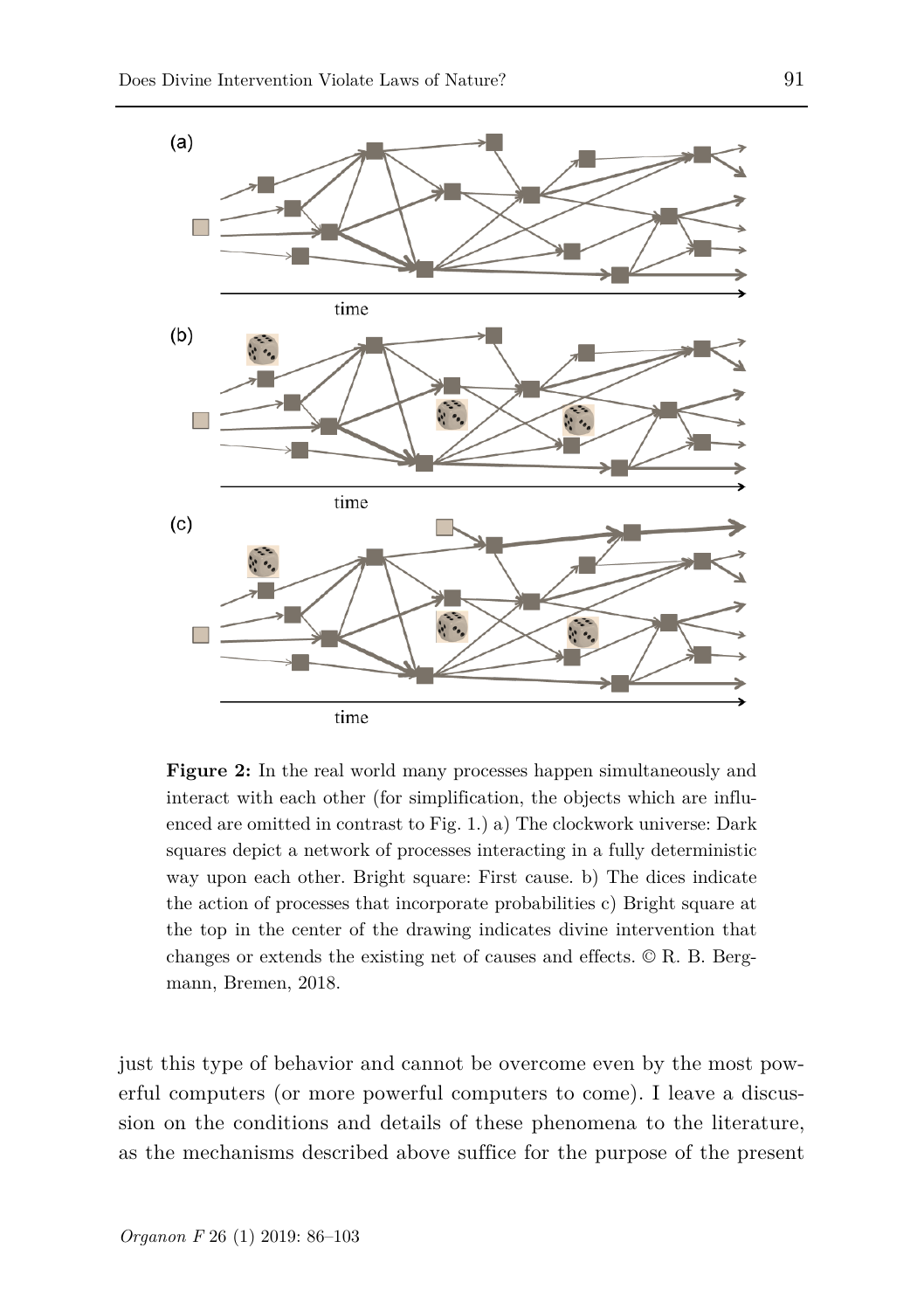paper. Consequently, the clockwork universe is a fiction and the Laplacian demon is dead!<sup>[8](#page-6-0)</sup>

Finally, I will extend the view developed so far by taking into account divine intervention, see Fig. 2c. In this simple picture, divine intervention introduces another cause into the causal network that alters the previously existing flow of cause and effects or brings about new effects (see the bright square in the upper middle).

#### **2.2. Natural laws and equations of motion**

Is divine intervention in contradiction with laws of nature? In order to answer this question, we will have to have a look as to what we call a law of nature and what these laws can predict. It is obvious that we would like a law of nature to be valid in a large variety of situations. As we do not have a "theory of everything" with the one law that describes all aspects of physics, we must content ourselves with the most general laws valid for a broad range of situations. In addition, there is usually not just one single law but a set of laws that is needed to describe a certain physical context, e.g. Newton's laws for classical mechanics or Maxwell's equations for clas-sical electrodynamics.<sup>[9](#page-6-1)</sup>

For the sake of intuitive clarity and simplicity, I will use classical mechanics as it was established by Isaac Newton and others as an example here. Take the law that states the gravitational force between two masses *M* and *m* (say the mass of the earth *M* and the mass of a satellite *m*) given by

$$
F_G = \frac{G}{r^2} Mm
$$
 Eq. (1)

<span id="page-6-0"></span>It wouldn't help trying to keep the Laplacian Demon alive by arguing that he would know all the initial conditions exactly and has unlimited computational power, since the accuracy of the knowledge of initial conditions is finally limited by Heisenberg's uncertainty principle.

<span id="page-6-1"></span><sup>9</sup> The basics of classical mechanics are described e.g. in (Giancoli 2010, chaps. 4– 8) and the Maxwell equations as the basis for classical electrodynamics are e.g. described in (Giancoli 2010, chap. 32).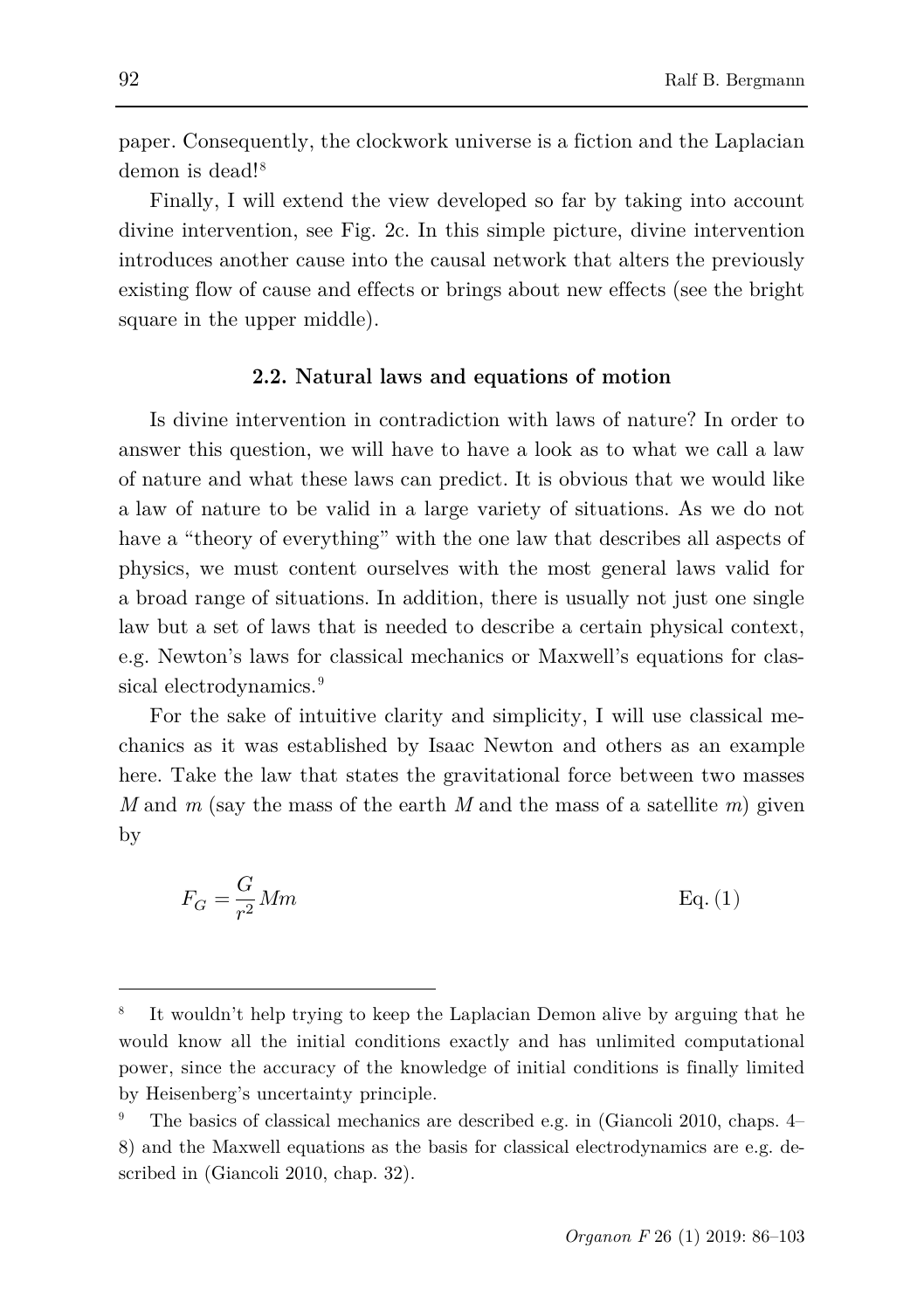with the gravitational constant  $G$  and the distance  $r$  between them.<sup>[10](#page-7-0)</sup> Whether we obtain a movement of the satellite e.g. revolving around the earth or falling on the earth, depends on the initial condition of the problem. Here, the initial condition describes the final velocity and direction the satellite is given by his propulsion system at the end of its launch. For other problems, imagine a vibrating string of a musical instrument, we further need boundary conditions, e.g. given by the fact that the string is tightly fastened at both ends.

To calculate the movement of a body with mass *m* under the influence of a force *F* one uses the well-known equation

$$
F = ma \qquad \qquad \text{Eq. (2)}
$$

from classical mechanics. The first step to determine the acceleration *a* of the body is to determine, which force *F* acts on it. It may be the gravitational force of Eq. (1), but it may also be another force or a superposition of several forces. Once we know all forces, and thus the resulting force *F*, we can write down the equation of motion. In a second step we need to know the initial conditions and for problems with two or three dimensions we also need to know the boundary conditions employed. Thus, natural laws don't come on their own but always need a context!

As a first result, we can state that the question whether a natural law on its own determines the motion of a body is "no." This result is in accord for example with much of the reasoning of von Wachter (2015) and will be further developed here.

To illustrate the situation, let us look at a very simple situation: If you drop an apple from a certain height one can calculate how it moves towards the ground and what speed it will reach, when it touches the ground. To solve this problem, we first have to determine the equation of motion. For

<span id="page-7-0"></span> $Equation (1)$  is, however, only an idealized case for two point-masses and their gravitational attraction. For maximum simplification, I have also only introduced the scalar expression here in order to avoid further complications by using a vector notation. I also assume the masses not to be too small or two large and moving with a relative speed much smaller than the speed of light in order to avoid quantum mechanical or relativistic effects.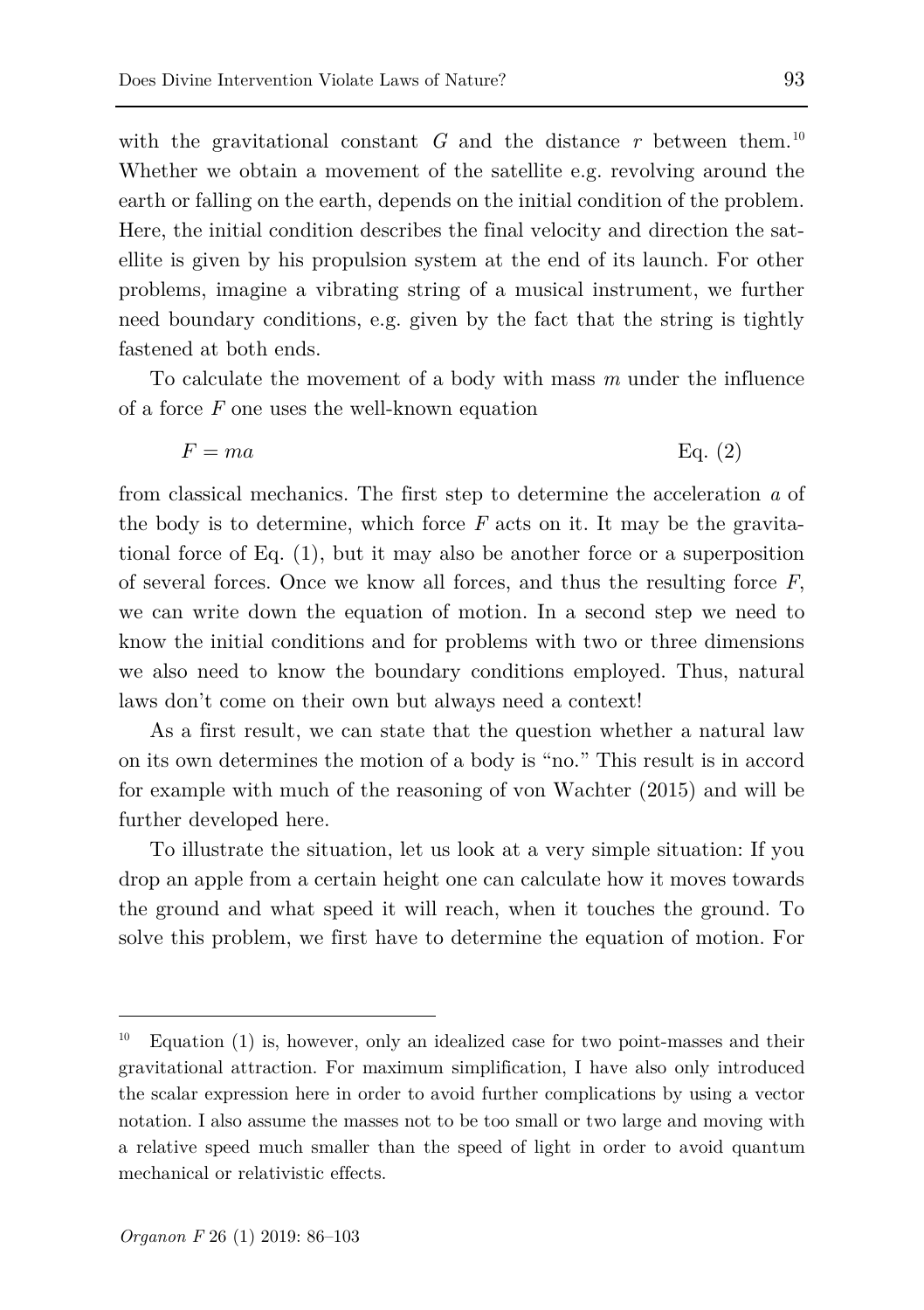this purpose, we need to know the force that acts on the apple. This force is, close to the surface of the earth, given by

$$
F_g = -mg \qquad \qquad \text{Eq. (3)}
$$

with the earth's acceleration constant  $g = 9.81$  m/s<sup>2</sup>. (The minus sign is only a technical detail arising from the force being directed towards the ground.) To obtain the equation of motion, we equate the forces in Eq. (2) and Eq. (3) and obtain  $ma = -mg$  or simply

$$
a = -g \qquad \qquad \text{Eq. (4)}
$$

which results in the equation of motion represented by the ordinary differential equation

$$
\frac{d^2x(t)}{dt^2} = -g
$$
 Eq. (5)

with the height of the apple  $x(t)$  as function of time *t*.

In the second step, we must apply the initial conditions of the movement to Eq. (5) in order to calculate a specific solution and thus to obtain the trajectory of the apple. Assume you drop the apple from a height *h* then this is one of the initial conditions necessary to calculate the actual movement. If you just dropped the apple without giving it an extra initial velocity, then the second initial condition is the starting velocity of  $v_0 = 0$ . If you would, however, choose to throw the apple upwards with an initial velocity of  $v_0 > 0$ , the movement of the apple will obviously be different.

Solving Eq. (5) for the first case with the starting velocity of  $v_0 = 0$  at the time  $t_0 = 0$ , the movement of the apple follows

$$
x(t) = h - \frac{1}{2} g t^2
$$
 Eq. (6)

until it reaches the ground at  $x = 0$ . If you decide not just to drop the apple, but toss it up with a velocity  $v_0 > 0$ , the solution is given by

$$
x(t) = h - \frac{1}{2} g t^2 + v_0 t
$$
 Eq. (7)

until it touches the ground at  $x = 0$ .

The way the apple moves in a specific situation is therefore not only determined by the corresponding natural laws, but also by the special conditions applied.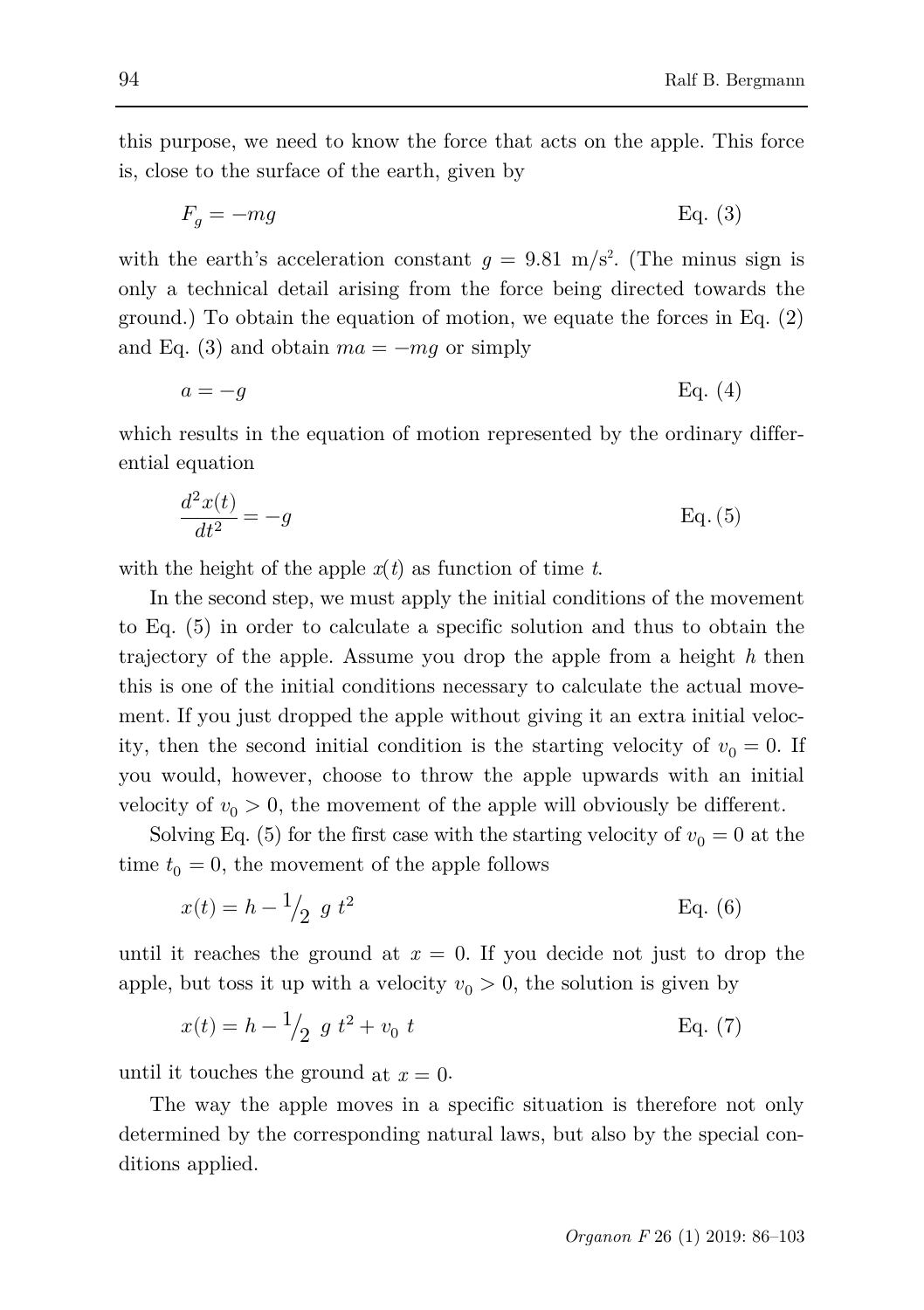We now see that influencing natural (mechanical) processes does not violate laws of nature but only change the corresponding equation of motion or the solution of the corresponding equation of motion. At a later stage of this paper, I will apply this concept—that appears to be quite natural in the context of human action—to divine intervention.

## **2.3. Conservation of energy, invariance and symmetry**

Before we come to the question of divine intervention, I want to discuss a commonly raised objection: Does divine intervention contradict the principle of energy conservation? In order to clarify this question, we need to look a little bit deeper into the idea of energy conservation. As e.g. Larmer (2009) points out, energy conservation can be defined in different ways. One way is to state that "Energy can neither be created nor destroyed," the second way is to state that "in an isolated system the total amount of energy remains constant." These two statements are, however, not equivalent, as the second can be deduced from the first, but the first cannot be deduced from the second. The second statement can be empirically tested and appears to be experimentally well justified. The first one cannot be tested and appears to be a metaphysical principle. Therefore, it appears reasonable to stick to the empirically well-established principle that the total amount of energy in an isolated system remains constant.

How can we then deal with a situation in which an entity from outside interacts with the system? In this case the system is obviously not isolated (or closed) any more. Usually, one deals with non-isolated systems by equating the change of the energy within the system with the difference of the flow of energy into or out of the system. Who or whatever interacts with a system has somehow to supply the energy required to bring about the observed effect. For the system or object to be influenced, it does not matter where the energy is coming from. Nature just follows its laws in combination with the applied forces, initial and boundary conditions or whatever constraints involved.<sup>[11](#page-9-0)</sup>

<span id="page-9-0"></span><sup>11</sup> It has frequently been speculated that biological systems and especially the human brain is susceptible to quantum mechanical influences involving only a minute amount of energy or even zero energy. One of the earlier ideas were described by Popper and Eccles, see e.g. (Eccles 1994). Such mechanisms may allow mind-body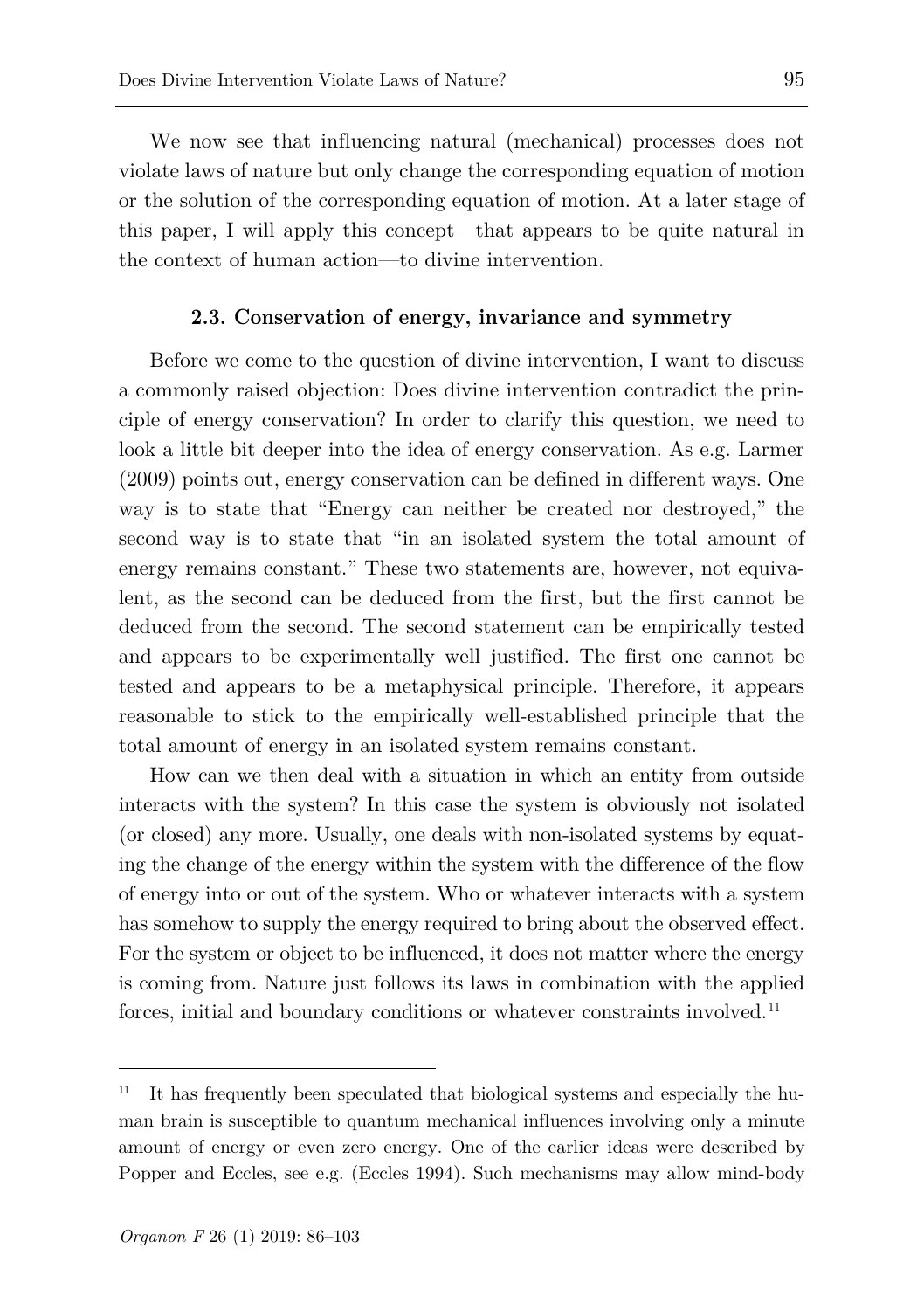In order to gain a deeper understanding of the concept of energy conservation, I want to point out that energy conservation is not only an empirically well-established concept, but is related to certain types of symmetries and invariances. To discover theses relations, one must use an alternative approach to Newtonian mechanics, the so-called Hamilton-Lagrange-formalism.[12](#page-10-0) The interesting aspect of this approach is that it allows in addition to the calculation of equations of motion also to determine which quantities are conserved. Conservation is not limited to energy but may also apply to other quantities and is related to corresponding symmetries and invariances.

Table 1 gives the most prominent examples of the conservation of quantities in the context of classical mechanics and their related symmetries and invariances.[13](#page-10-1) The fact that, in the framework of classical mechanics, the same experiment carried out under the same conditions at different times  $t_1$  and  $t_2$  leads to the same result reflects the homogeneity of time and therefore energy conservation. If, however, experimental conditions between times  $t_1$  and  $t_2$  change, e.g. by an external intervention, the situation is not any more invariant against translation in time and the energy involved in the experiment at the two points in time can of course well be different. As can be seen from this simple example, conservation of energy as a consequence of symmetries and invariances cannot safeguard against the possibility of external intervention of whatever kind but rather relies on unchanged experimental conditions between different points in time. This argument of course also holds for the other quantities stated in table 1. [14](#page-10-2)

interactions, but a discussion of these theories is certainly of interest not only for dualists (Collins 2008). More recently such interactions are discussed in a more general context of top-down causation (Ellis 2016). I will, however, leave this point open, since this discussion is far beyond the scope of this paper.

<span id="page-10-0"></span><sup>12</sup> As the derivation of this approach is too involved for the sake of this paper, I refer to the literature. For the underlying concepts see e.g. (Lanczos 1986).

<span id="page-10-1"></span><sup>&</sup>lt;sup>13</sup> There are more of such relations beyond classical mechanics. These are, however, based on symmetries mathematically much more abstract than the ones shown here.

<span id="page-10-2"></span>The situation is further complicated by the fact that the concept of a well-defined energy cannot be naively transferred beyond classical mechanics. Due to Heisenberg's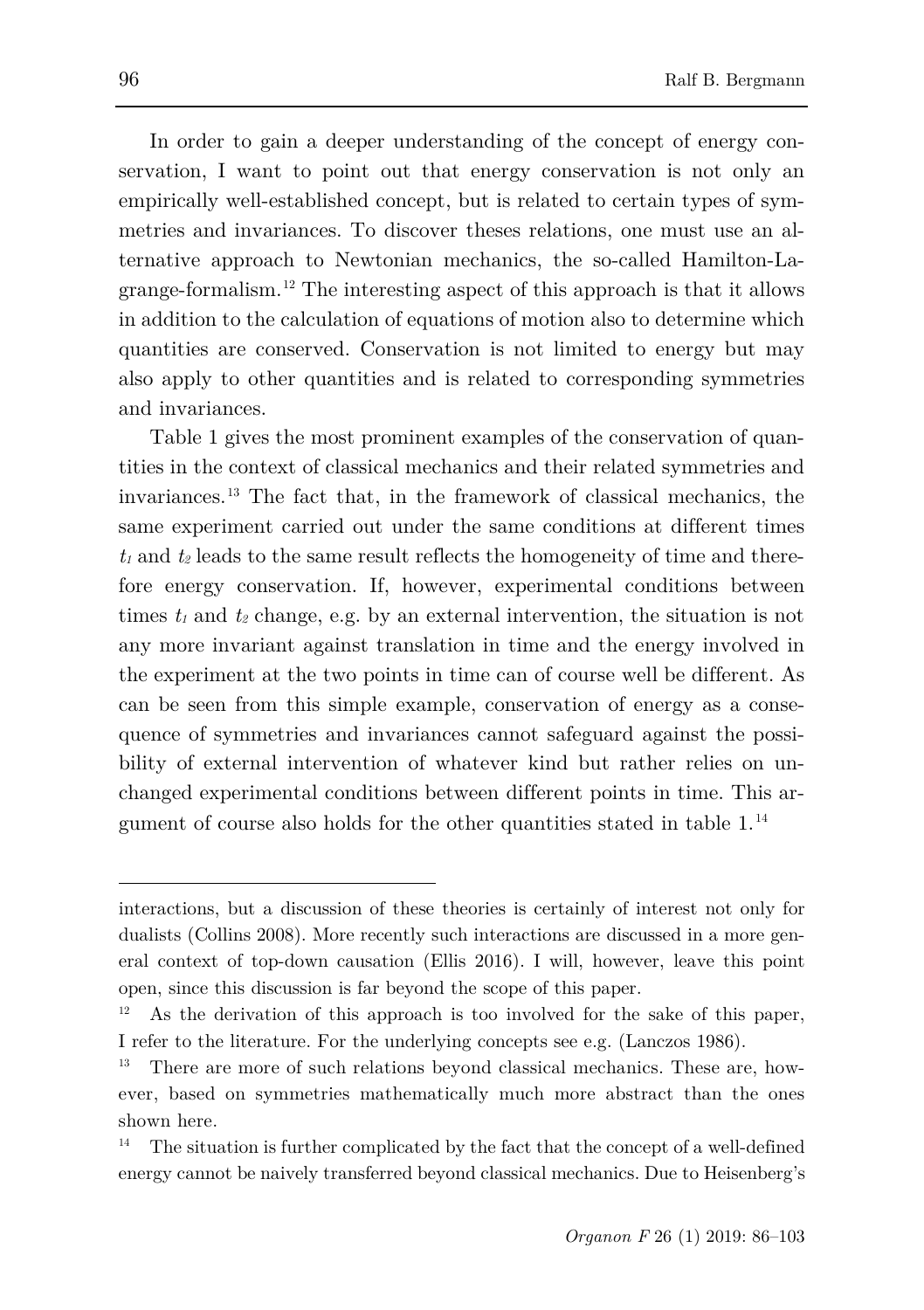| conserved quantity | symmetry             | invariance against   |
|--------------------|----------------------|----------------------|
| energy             | homogeneity of time  | translation in time  |
| linear momentum    | homogeneity of space | translation in space |
| angular momentum   | isotropy in space    | rotation             |

**Table 1:** Conserved quantities and related symmetries and invariances required for their conservation.

## **3. How could divine intervention work?**

### **3.1. Divine intervention**

Looking at stories in the Old and New Testament of the Bible, there are a great variety of examples for divine intervention. In order to relate to the characteristics of mechanical systems described above, I will choose a very simple example of transcendent intervention stated in the New Testament. In the Gospel of Mathew there is a passage that relates to the situation after the crucifixion of Jesus. It is reported that two women wanted to look for the grave of Jesus and experienced an earthquake. This earthquake is reported to be a result of an angel descending from heaven, who moved the stone that was covering the entrance of the grave and sat on it, see Mathew 28, 2. The result of the intervention of the angel is that the women could see that the grave was empty.

uncertainty principle there is an uncertainty in the energy involved in certain quantum mechanical processes. As an example, consider a Laser that emits ultrashort light pulses (e.g. of a duration of only several femtoseconds). In this case, an individual photon can have a substantial uncertainty of its energy and thus wavelength [see e.g. (Giancoli 2010, chap. 39)]. We also encounter a problem in general relativity. Here the concept of energy must be extended and there seems to be no general energy-momentum conservation equivalent to classical mechanics [see e.g. (Bondi 1990) and (Hoefer 2000)]. These findings may suffice to indicate that the naïve picture of classical mechanics that deeply shapes our intuition about the world we live in only represents a small fraction of how the world around and in us functions.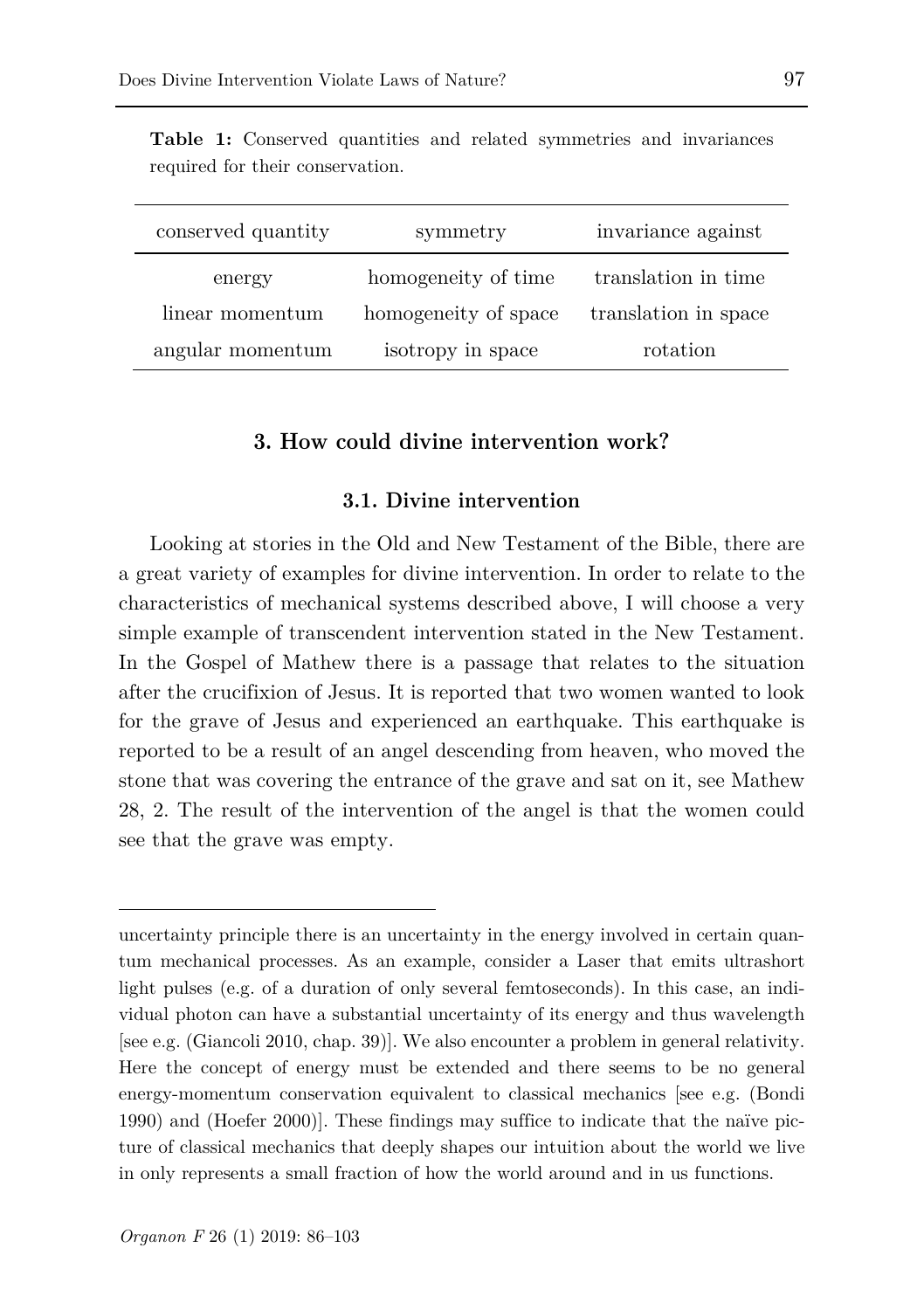At this point, I do not want to enter a theological debate about the details or trustworthiness of this particular story, but rather consider how such an event may have proceeded. If we assume that transcendent intervention follows the same path as described above in chapter 2, then the stone is moved by a force according to the laws of classical mechanics, no matter where the force came from. Therefore, if God or angels intervene in the world by applying forces or by changing certain conditions, it appears not to be necessary to violate natural laws. Rather, in the sense described in Fig. 2c, new causes are introduced that lead to results that otherwise would not have happened.

In miracles exceeding effects such as those described above, God may create new entities which he introduces into the world. The very act of creating new entities appears to be outside the scope of natural science. However, once such entities are introduced, everything follows natural processes.[15](#page-12-0) Other kinds of miracles may also concern other domains of physics and it would be interesting to see, whether there are typical patterns accompanying certain types of miracles. The fact that we can only see the effect of divine intervention may feel uncomfortable or threatening. Nevertheless, claiming divine intervention to be unthinkable or impossible seems to be unjustified.

In addition to the discussion above there are a huge number of observations that indicate that such interventions have really happened and are still happening. Craig S. Keener published an extensive systematic investigation of miracles throughout ancient and recent history in and outside Christianity in his two volume book "*Miracles*" (Keener 2011) and also discusses various explanations and criticism on reports of miracles. He concludes: "Many healing claims involve blindness, inability to walk and even raisings from the dead; other claims involve sudden changes in nature after prayer. Despite some debatable instances, some other cases are fairly clearly extraordinary. It seems to me that to dispute that such phenomena have sometimes occurred is not really possible to open minded people" (Keener 2011, 599). His viewpoint is supported by other contemporary writers, see e.g. Metaxas (2015), who points out, that miracles always have an element

<span id="page-12-0"></span><sup>15</sup> The classical example from the New Testament would be the pregnancy of Mary, see Math. 2, 18f.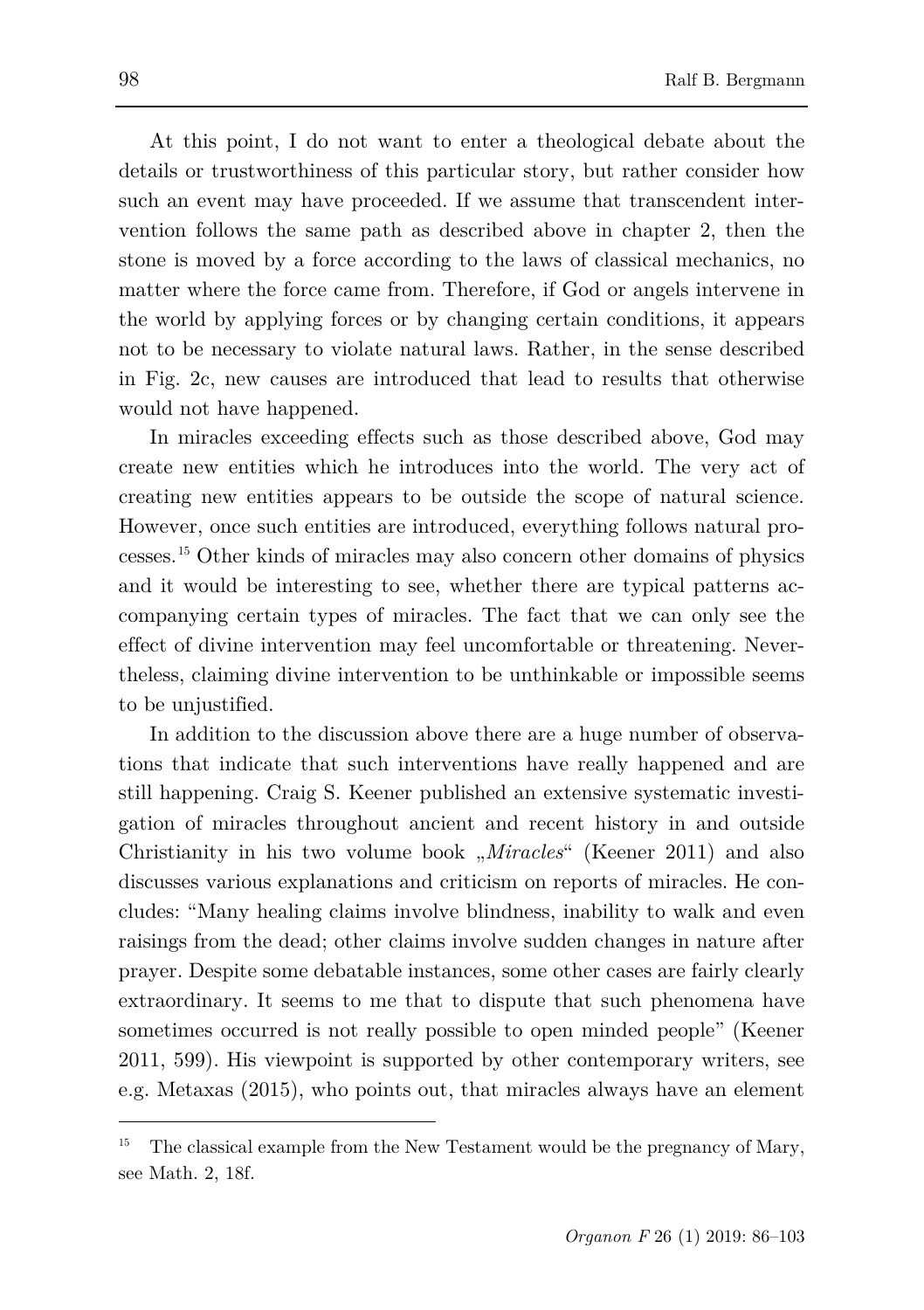of message or relation to the individuals experiencing them. As a physicist I would like to add that observations have to be taken seriously and should not be discarded without good reason. This does not mean to discard careful investigation in the trustworthiness of reports on miracles or not to investigate the risk of delusion or fraud. However, a general denial of the occurrence of miracles appears unjustified and unscientific and impedes the openness for new scientific hypotheses and the cross-fertilization of different disciplines of science.

#### **3.2. The role of probabilistic processes**

Until now I have made no use of probabilistic processes such as quantum mechanics or deterministic chaos with respect to divine intervention. I do not assume that God "hides" behind or depends on quantum indeterminacy or the like. However, chance plays an important role with respect to another aspect: The picture I have developed in the last chapter has significant consequences for the possibility to determine possible causes that led to certain observations. In a purely deterministic world the Laplacian demon described above must be able to derive any previous or future state of affairs. That is, however, not the case in our real world. Take an everyday example: There are many board games that depend on a dice to determine the progress of a player. Suppose you have a documentation of the sequence of each dice thrown, you will be able to reconstruct the course of the game (given that everybody sticks to the rules). If you, however, only see the status of the game at a certain point, you will, in many situations, not be able to reconstruct the sequence of events that led to the current situation. As we do not live in a clockwork universe, it is in many cases not possible, to determine what sequence of events has brought about the result that we now see as an observer. This does not mean that the outcome of processes that include probabilistic mechanisms is always open. The interplay of deterministic and probabilistic mechanisms may well lead to a definite result, as you may observe by playing certain board games right to the end.

As a consequence it may be difficult or even impossible to determine whether a certain event was caused by divine intervention or just by natural processes! Here, the influence of probabilistic processes as described above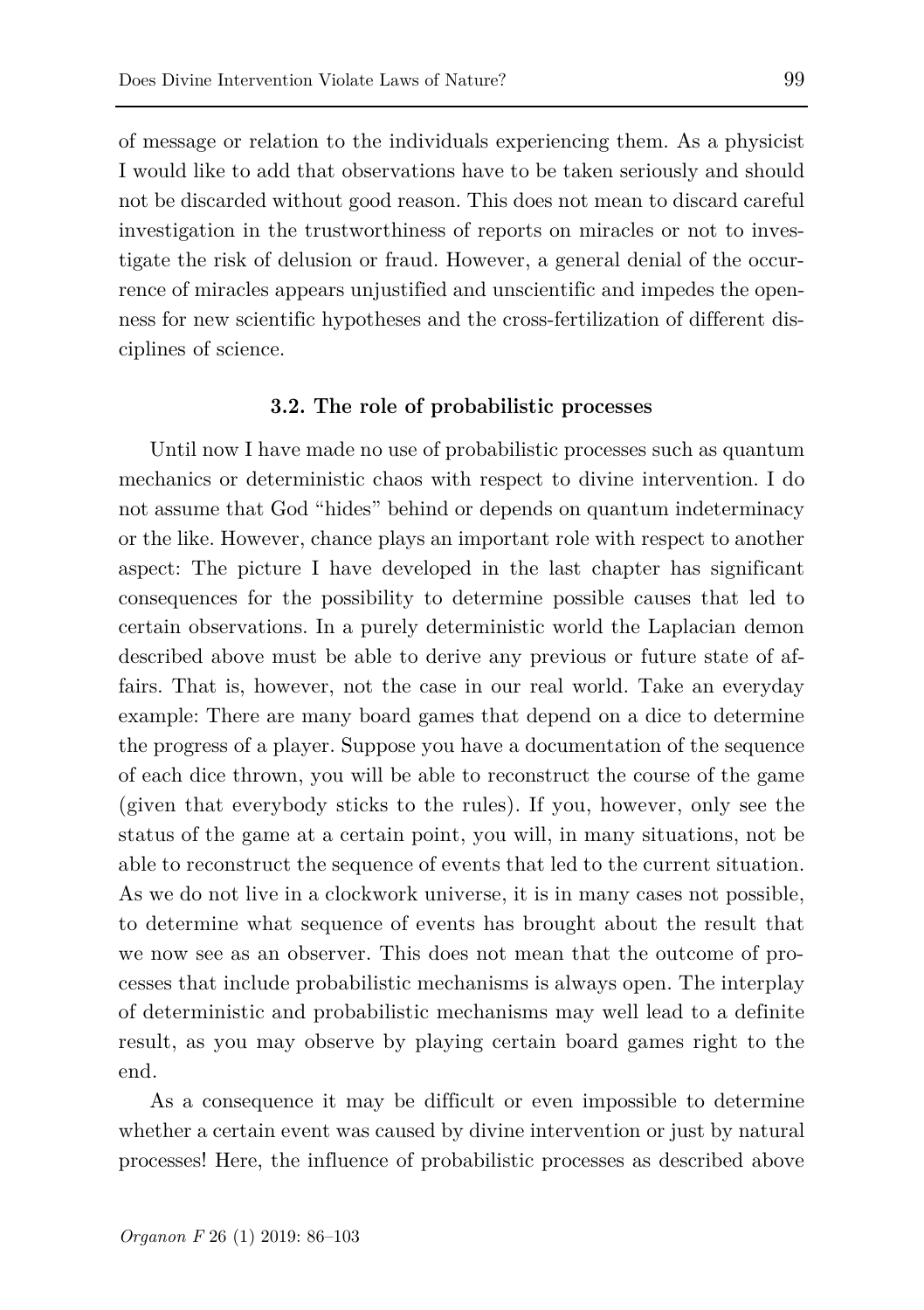indeed become important. A general discussion of this problem, e.g. including theological arguments, would be far beyond the scope of this paper. However, sometimes an answer may be at hand, as can be seen from the following illustration: Imagine, you believe in God and believe that he can intervene in the world and have (foolish enough) engaged yourself in Russian roulette. If you win, you'll have no financial trouble any more, if you lose, the same is true, but under fairly different circumstances. The other players in the game are atheists who only believe in blind chance. You desperately pray that you will survive, and you do survive and attribute your survival to God's intervention. The others around you believe that this outcome is just good luck. Are you able to decide who is right? But imagine, you prayed—say in the presence of the people who joined you for Russian roulette—that a man who just fell victim to Russian roulette rises from the dead. If this were indeed to happen, could one reasonably assume that this just happened by chance?

As a further result, I conclude therefore that based on the complexity of the causal net described above and the presence of probabilistic processes, the causes that led to a certain effect can often not be uniquely determined. A clear distinction between the effect of transcendent intervention and mere chance may therefore not be possible in many cases of interest.

# **4. Conclusions**

The discussion of laws of nature using the framework of classical mechanics shows that the motion of objects is not determined by these laws on their own. To derive equations of motion and their solutions, the forces involved as well as initial and boundary conditions need to be known. Influencing natural (mechanical) processes therefore does not violate laws of nature but only changes the corresponding equations of motion and their solutions by introducing further forces or altering initial or boundary conditions or introducing new entities in the process. Therefore, if God intervenes in the world, new causes are introduced that lead to results that otherwise would not have happened. Further, the objection of energy conservation against divine intervention is not valid, since the total amount of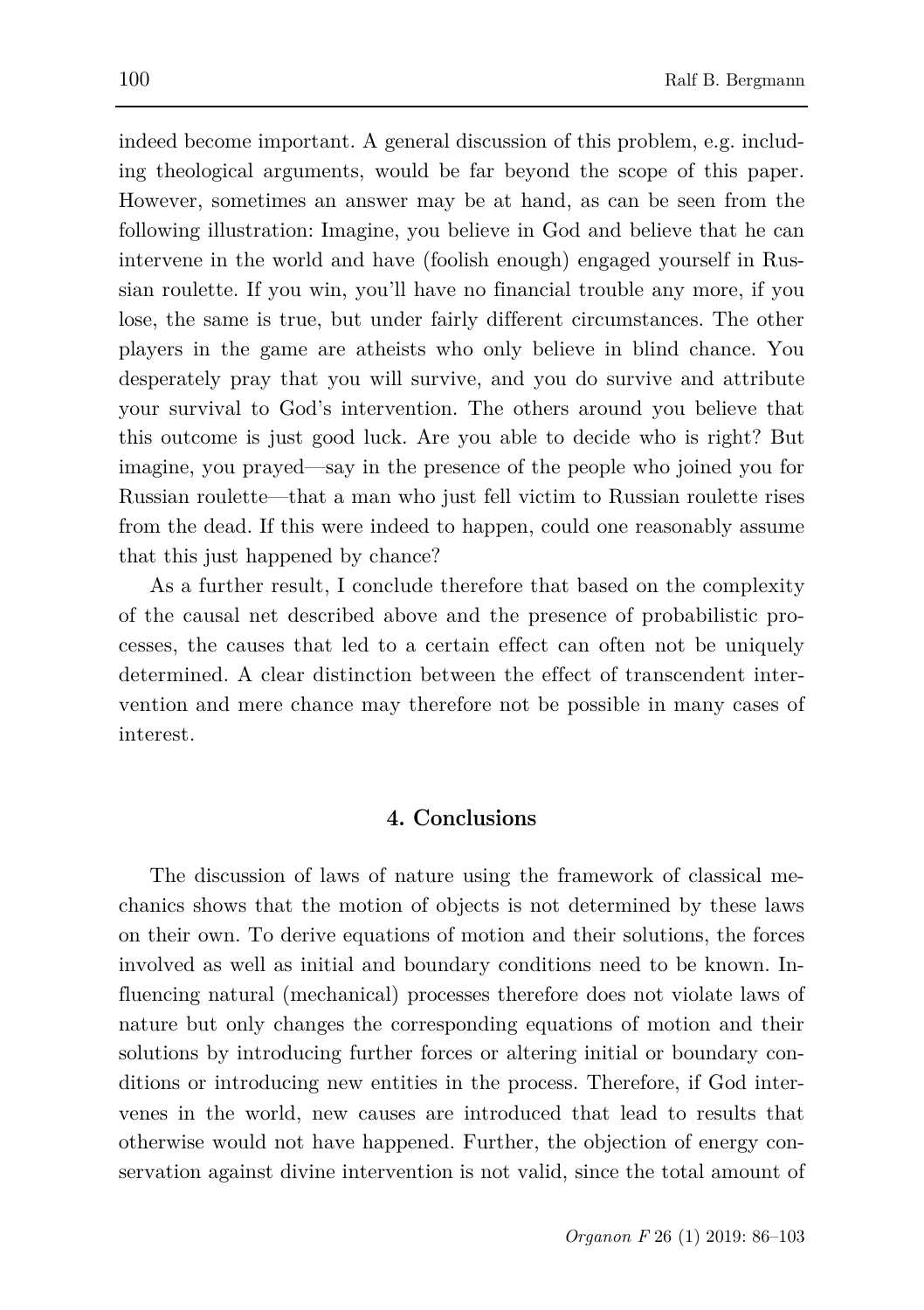energy remains constant only in an isolated system, not in a system that is subject to external influences.

Processes in the world are embedded in a dense net of causes and effects that incorporates deterministic as well as probabilistic mechanisms, the latter being influenced by quantum mechanics and deterministic chaos. In many cases, it may not be possible to uniquely determine the events that caused a certain effect or to identify divine intervention.

#### **Acknowledgements**

I thank Daniel von Wachter, head of the International Academy of Philosophy (IAP) in the Principality of Liechtenstein, for inviting me as a physicist to the conference "Causality, Free Will, Divine Action" in September 2017 in Vienna sponsored by the Templeton Foundation in the framework of the Project "The Openness of the Universe for Free Will and Special Divine Action" and giving me the opportunity to present the ideas discussed here to a philosophical audience.

#### **References**

- Alligood, Kathleen T., and James A. Yorke. 2009. *Chaos: An Introduction to Dynamical Systems*. New York: Springer. <https://doi.org/10.1007/b97589>
- Bondi, Sir Hermann. 1990. "Conservation and Non-Conservation in General Relativity." *Proc. R. Soc. Lond. A* 427 (1873): 249–58. <https://doi.org/10.1098/rspa.1990.0011>
- Bultmann, Rudolf. 1960. *Neues Testament und Mythologie*. Hrsg. von Hans-Werner Bartsch. 4. Aufl. Hamburg: Herbert Reich, Evangelischer Verlag GmbH.
- Bussey, Peter J. 2013. "God as a First Cause—a Review of the Kalam Argument." *Science and Christian Belief* 25 (1): 17–35.
- Collins, Robin. 2008. "Modern Physics and the Energy-Conservation Objection to Mind Body Dualism." *American Philosophical Quarterly* 45 (1): 31–42.
- Craig, William Lane. 2002. "The Kalam Cosmological Argument." In *Philosophy of Religion. A Reader and Guide*, edited by William Lane Craig, 92–113. Edinburgh: Edinburgh University Press.
- Dantas, Christine C. 2018. A Note on Norton's Dome. arXiv:1801.01719v2 [physics.class-ph] 29. Jan. 2018.
- Eccles, John C. 1994. *How the Self Controls its Brain*. Berlin, Heidelberg, New York: Springer. <https://doi.org/10.1007/978-3-642-49224-2>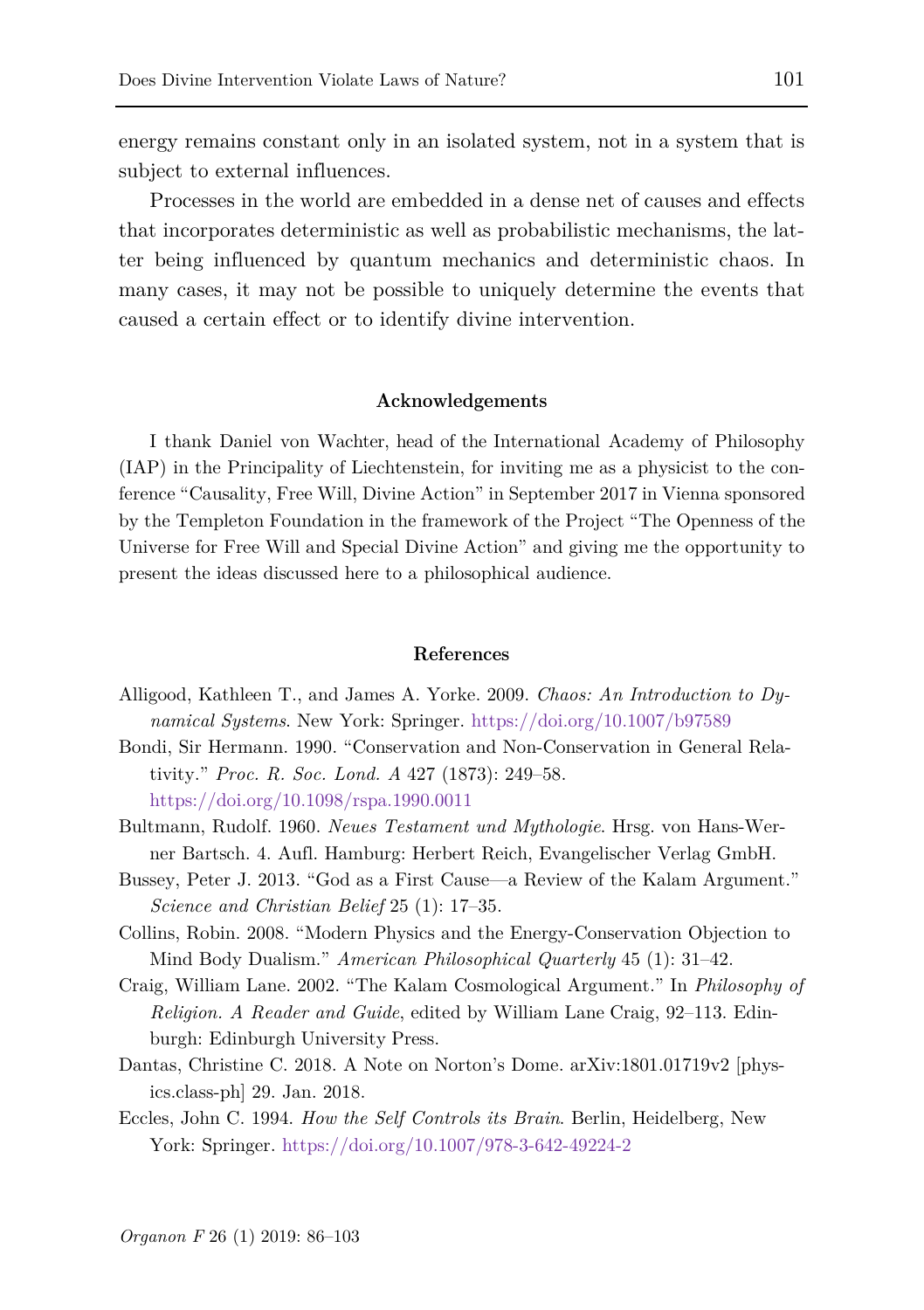- Ellis, George. 2016. *How Can Physics Underlie the Mind? Top-Down Causation in the Human Context*. Berlin Heidelberg: Springer. [https://doi.org/10.1007/978-](https://doi.org/10.1007/978-3-662-49809-5) [3-662-49809-5](https://doi.org/10.1007/978-3-662-49809-5)
- Feuerbach, Ludwig. 2016. *Das Wesen des Christentums*. Altenmünster: Yazzybee Verlag Jürgen Beck. (First published in Leipzig: Otto Wigand 1841.)
- Giancoli, Douglas C. 2010. *Physics for Scientists and Engineers with Modern Physics*. 3rd Ed. München, San Franzisco et al.: Pearson.
- Härle, Wilfred, ed. 2007. *Grundtexte der neueren evangelischen Theologie*. 3. Aufl. Leipzig: Evangelische Verlagsanstalt.
- Hawking, Stephen, and Leonard Mlodinow. 2010. *The Grand Design—New Answers to the Ultimate Questions of Life*. London: Transworld Publishers.
- Hoefer, Carl. 2000. "Energy Conservation in GRT." *Stud. Hist. Phil. Mod. Phys.* 31 (2): 187–99.
- Keener, Craige S. 2011. *Miracles. The Credibility of the New Testament Accounts*. Grand Rapids: Baker Academic.
- Lanczos, Cornelius. 1986. *The Variational Principles of Mechanics*. 4th Ed., Dover Books on Physics and Chemistry. New York: Dover Publishing.
- Laplace, Pierre Simon. 1814. *Essai philosophique sur les probabilities*. Paris. (Newly printed Brussel 1967.)
- Laraudogoitia, Jon Pérez. 2013. "On Norton's Dome." *Synthese* 190 (14): 2925–41. <https://doi.org/10.1007/s11229-012-0105-z>
- Larmer, Robert A. 2009. "Divine Agency and the Principle of the Conservation of Energy." *Zygon* 44 (3): 543–57. [https://doi.org/10.1111/j.1467-](https://doi.org/10.1111/j.1467-9744.2009.01015.x) [9744.2009.01015.x](https://doi.org/10.1111/j.1467-9744.2009.01015.x)
- Larmer, Robert A. 2014. *The Legitimacy of Miracle*. Maryland: Lexington Books.
- Lewis, Clive Staples. 1947 [2016]. *Miracles*. London: William Collins.
- Krauss, Lawrence M. 2012. *A Universe from Nothing*. New York: Free Press, Simon and Schuster Inc.
- Mackie, John Leslie. 1982. *The Miracle of Theism: Arguments for and against the Existence of God*. Oxford: Clarendon Press.
- Metaxas, Eric. 2015. *Miracles.* New York: Dutton.
- Ney, Alyssa, and David Z. Albert, eds. 2013. *The Wave Function—Essays on the Metaphysics of Quantum Mechanics.* Oxford: Oxford University Press.
- Norton, John D. 2008. "The Dome: An Unexpected Simple Failure of Determinism." *Philosophy of Science* 75 (5): 786–98. <https://doi.org/10.1086/594524>
- Schleiermacher, Friedrich. 1969. *Über die Religion. Reden an die Gebildeten unter ihren Verächtern*. Stuttgart: Reclam. (First published in Berlin: Unger 1799.)
- von Meckenstock, Günther, Andreas Arndt, Jörg Dierken, Lutz Käppel, and Notger Slenczka, eds. 2011. *Friedrich Schleiermacher: Kritische Gesamtausgabe*. Berlin: De Gruyter.